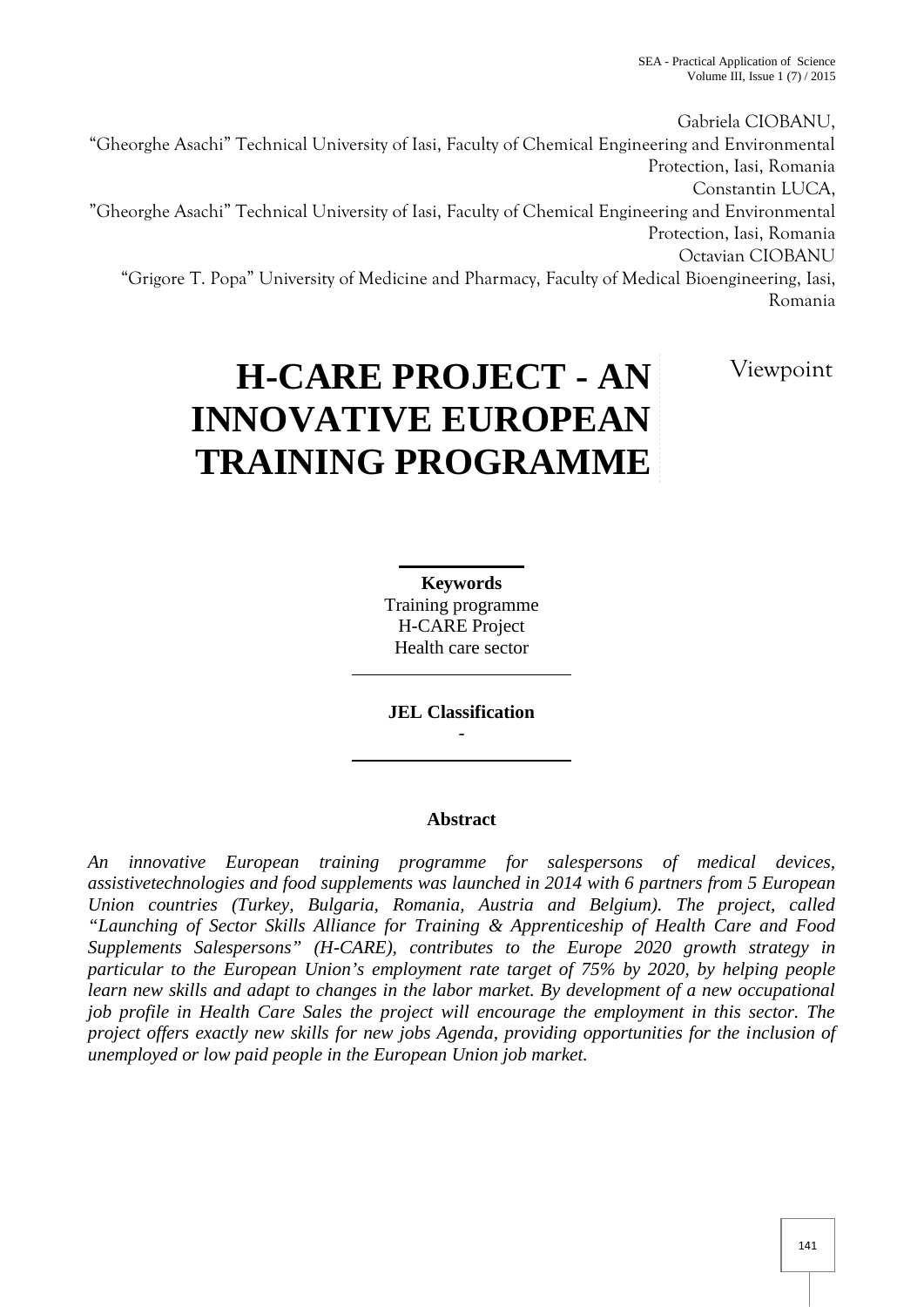#### **1. Introduction**

The Lifelong Learning Programme (LLP) is funded by European Union(EU) and meant to improve the quality of vocational training systems and best practice dissemination in the field of vocational education.The activities of LLP continue under the new Erasmus+ programme from 2014-2020. The LLP was designed to enable people, at any stage of their life, to take part in stimulating learning experiences, as well as developing education and training across Europe (http://ec.europa.eu/education/policy/higher education/index\_en.htm). The LLP promotes international cooperation and envisages training for the new professions emerging as a result of technological and social changes (http://epp.eurostat.ec.europa.eu/portal/page/portal/emp

loyment social policy equality/education training). The LLP programme stimulates:

- promoting innovation and high quality programs dealing with initial training,

- enhancing a professional competitive edge through continuing training,

- improving the employment rate and

- contributing to increased social cohesion.

In the LLP context, the project, called "Launching of Sector Skills Alliance for Training & Apprenticeship of Health Care and Food Supplements Salespersons" (acronym H-CARE), contributes to the Europe 2020 growth strategyby helping people learn new skills and adapt to changes in the labor market.

#### **2. H-CARE project**

Factors contributing to continued growth in health care services and food supplement trading include the aging population, which will continue to require more services and the increased use of innovative medical and assistive technology for intensive diagnosis, treatment, rehabilitation, improved quality of life and independent living. The effect of the increasing proportion of the elderly is already being felt in Europe. At the same time the rapid development of this market impose the necessity of more qualified salespersons to be involved in the process food supplements, assistive technologies and devices marketing. Researchers recently revealed that these sell services are being offered either by low qualified staff without relevant education/training or by high qualified medical professional (physician and pharmacist).

In this context, the project "Launching of Sector Skills Alliance for Training & Apprenticeship of Health Care and Food Supplements Salespersons" (H-CARE) was developed by a consortium of six partners from 5 European Union countries: Turkey, Bulgaria, Romania, Austria and Belgium. The consortium is made of the governmental organizations, universities, associations and small enterprises that complement each other in their respective contributions to the project.

The project is coordinated by Istanbul Education Authority - Lifelong Learning Department (Istanbul IL MilliEgitimMudurlugu - Hayat BoyuOgrenmeBolumu) from Istanbul, Turkey and has next partners: - The "Gheorghe Asachi" Technical University of Iasi, Romania,

The European Medical Association, Brussels, Belgium,

- BFI Institute of Vocational Education - BBRZ Gruppe (BerufsförderungsinstitutOberösterreich) from Linz, Austria,

- The National Agency for Vocational Education and Training

 $($ 

#### ) from Sofia, Bulgaria and

- ZGURA-M Ltd. (Subsetequence 1 of From Plovdiv, Bulgaria. The project takes up the problem of the shortage of skilled professionals in the specific area of trade with medical assistive technologies and medical devices and food supplement at European level. It will analyze the training standards in the field of trade with medical assistive technologies and medical devices and food supplement professions in the participating European countries.

The project offers exactly new skills for new jobs Agenda, providing opportunities for the inclusion of unemployed or low paid people in the EU job market. The H-CARE innovation can help make the Health Care sector more sustainable and find new cures for health conditions.

H-CARE project will provide national qualification descriptions (by learning outcomes) and will build them on" Integrated Competencies Framework for Public Health Workforce Development" and with European Qualifications Framework (EQF), so that the existing qualifications in this field will become more transparent and comparable. Thus, the employability of professionals in trade with medical assistive technologies and medical devices and food supplement will be improved across Europe and their professional mobility will be facilitated.

The project will introduce training on health care and food supplements salespersons, through VET blended learning curriculum that embraces the use of a wide range of training approaches, such as e-learning, group work and apprenticeship, which will bring the acquired skills and knowledge into the tangible practice. This novel way of cross-sector collaboration needs to ensure that the learner will be able to gain competences and skills in a way that will be beneficial for both: for the learner and clients, who in a short term period will take advantages of high quality services.

The H-CARE project products are meant for:

- Unemployed graduate adults (18+) who are seeking employment in the Health Care and Food Supplements sectors; Current employees at aforementioned sectors who would like to increase their sales skills and competitiveness. Those two groups will directly participate during all stages of the project development. For those who are current employees at Health Care sales providers – the impact will be immediately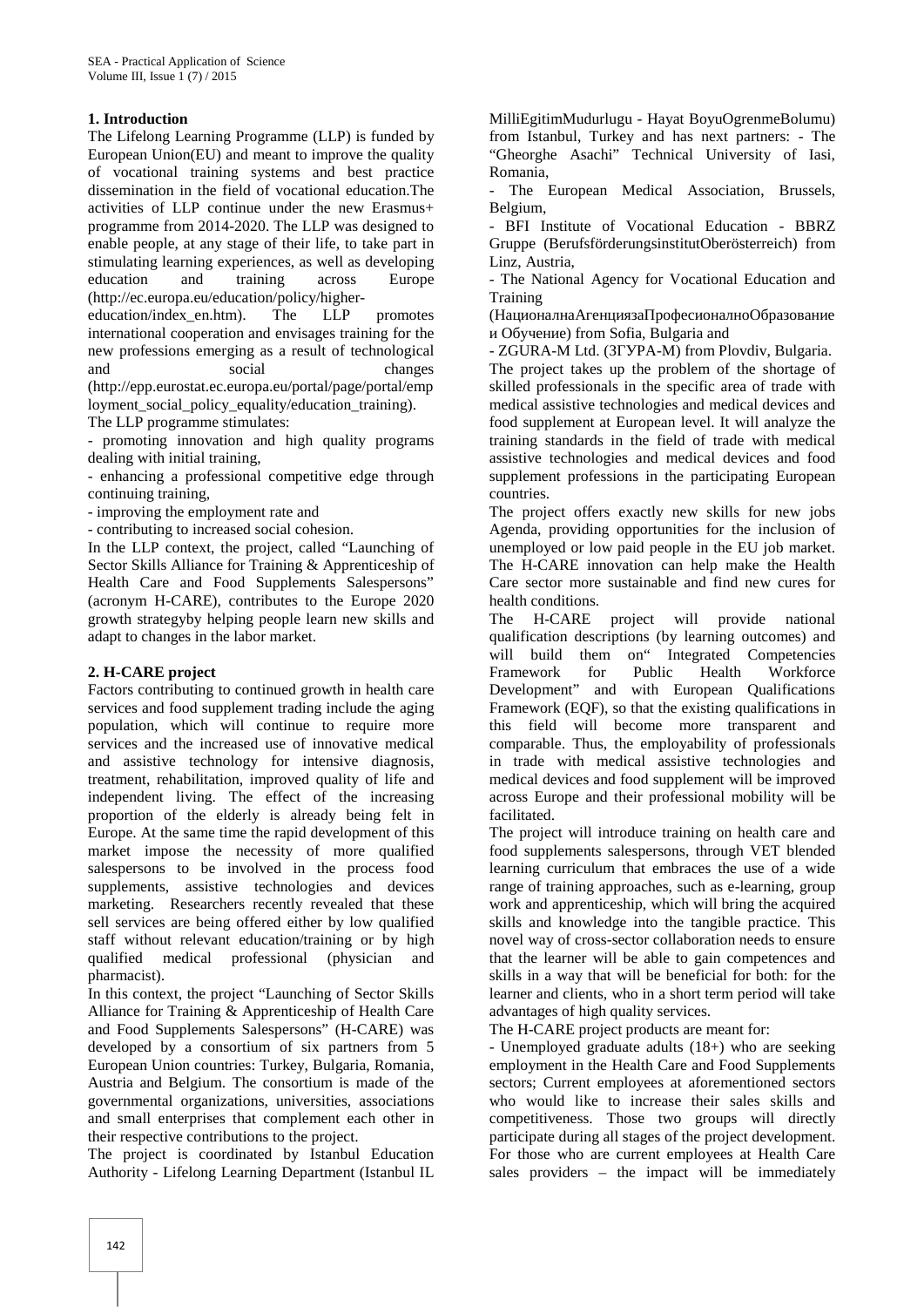envisaged and will reflect not only on enhancement of their knowledge and skills but also will influence the level of services at the companies where they are employed. For unemployed people who would like to work at Health Care sales establishments the H-CARE project will provide required knowledge, skills and competencies (with regards to communication and working with disabled customers) and will increase the level of their competitiveness on the labor market.

- VET trainers and VET training centers.Those people will benefit from the H-CARE project by using free of charge training resources in the field of Health Care and Food Supplements sales. So far the project partners investigated that in partners' countries and also in EU level there is current gap of availability of such of training resources.

- Trade companies (SMEs) in the field of Health Care. The representatives from those countries will participate as members of the National Advisory Boards (NAB) in partners' countries. They are interested to participate since H-CARE training materials will train more competent employees who could work in their establishments and/or will increase the performance sales level of their current employees. The project partners will sign a memorandum of understanding with those companies who are interested to take part (see Associated partners list) as direct free of charge beneficiaries.

The work programme of the H-CARE project consists of work packages which are partially autonomous but strictly linked to each other in order to give coherence and continuity to the project process. Partners, according to their specificities and competencies have the leadership of different work packages and the budget cost-benefit ratio will be implemented in accordance with those responsibilities.

Furthermore, the project partners will provide suggestions and will develop training modules in the field of trade with medical assistive technologies and medical devices and food supplement. This will improve the training quality of Vocation Education and Training (VET) in this sector.

The project aims to provide an innovative and practically oriented training curriculum for health sector stakeholders, who offer services in the assistive technologies, medical devices and food supplements.

The most important activity is the preparation of training courses and the most important training courses in the area of health care and food supplements.

The H-CARE project provides blended training based on specially designed training modules, as follows:

- M1. Health Care Introduction & Health prevention recommendations;

- M2. EU and National legislative framework;

- M3. Trading with medical devices and Assistive technologies;

- M4. Trading with food supplements;

- M5. Communication & Work with disabled customers;

- M6. Sales management skills;
- M7. Entrepreneurship skills;
- M8. E-commerce;
- M9. Internship.

These modules will be elaborated by project partners and sector organizations, which possess both: theoretical knowledge and market skills to guarantee that the content is useful and fully practically oriented.

The learners can have direct access to training material, even when being on the job. At the same time by using the newly developed curriculum of this project, the employers in the health and food supplement sector will save time and financial resources.

The e-learning platformof the H-CARE project is realized (http://www.healthcaresales.eu) and it will provide training lessons in Romanian, Bulgarian, Turkish, German and French languages starting with 2015.

It should be emphasized that the project is totally in line with the Lisbon Convention objectives that clearly state education systems must be modernized to make Europe a world leader in the quality of its education & training systems. The H-CARE project provides a totally new approach on how to provide training support, by not only making use of them, but also training of people, seeking professional career in Health sector to become experts and to acquire a completely new qualification "Health care and food supplement salesperson".

In European context the project will be sustained by establishment of informal networks, which will bring together sector organizations, interested to introduce, adapt and mainstream the new job core profile in the practices of the companies from the Health Sector.

### **3. Conclusions**

The H-CARE project introducesa training programme in health care and food supplements salespersons, through VET blended learning curriculum. The training program of the H-CARE project is focused on making innovation widely accessible, executable, repeatable and transferable.

The main aim of the proposed alliance is to create innovation in VET in the health sector. The project mission is to overcome the increasing fragmentation between key players in the provision of services in the field of health and food supplement commerce.

#### **Acknowledgements**

The authors gratefully acknowledge the funding from the European Commission - Lifelong Learning Programme, project No. 540170-LLP-1-2013-1-TR- LEONARDO-LM "Launching of Sector Skills Alliance for Training & Apprenticeship of Health Care and Food Supplements Salespersons – H-CARE". This publication reflects the views only of the authors and the Commission and the National Agency cannot be hold responsible for any use which may be made of the information contained therein.